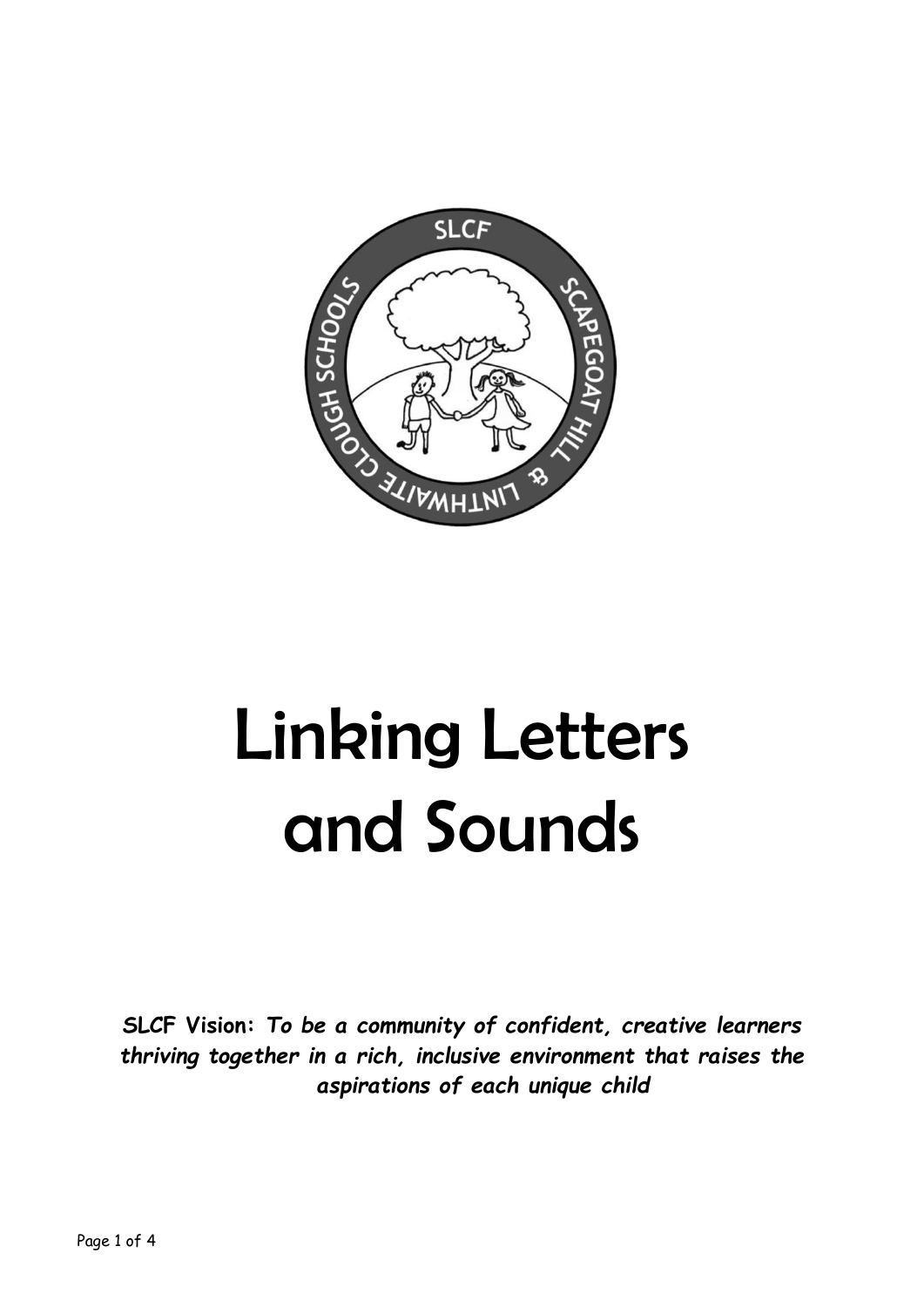Letters and Sounds is broken down in to six phases which are predominantly taught from Reception (Nursery at LC) to Year 2. At SLCF we have five discreet phonic sessions a week and each individual child is taught and assessed at the appropriate phase for them. Interventions are put in place to support children who need it.

Phonics is:

### **Knowledge of the alphabetic code**

(26 letters, 44 phonemes, 140 different letter combinations)

## +

### **Understanding of the skills of segmenting and blending**

| Phase 1                                                                                                                                                                                          | Phase 2                                                                                                                                                                                                  | Phase 3                                                                                                                                                                                                                                      | Phase 4                                                                                                                                                                                            | <b>Phase 5</b>                                                                                                                                                                                                                                                                                                   | Phase 6                                                                                                                                                                                                                                                                                                |
|--------------------------------------------------------------------------------------------------------------------------------------------------------------------------------------------------|----------------------------------------------------------------------------------------------------------------------------------------------------------------------------------------------------------|----------------------------------------------------------------------------------------------------------------------------------------------------------------------------------------------------------------------------------------------|----------------------------------------------------------------------------------------------------------------------------------------------------------------------------------------------------|------------------------------------------------------------------------------------------------------------------------------------------------------------------------------------------------------------------------------------------------------------------------------------------------------------------|--------------------------------------------------------------------------------------------------------------------------------------------------------------------------------------------------------------------------------------------------------------------------------------------------------|
| <b>7 Aspects</b><br>• Environmental<br>sounds<br>• Instrumental<br>sounds<br>• Body percussion<br>• Rhythm and<br>rhyme<br>• Alliteration<br>• Voice sounds<br>• Oral blending<br>and segmenting | • 19 letters taught<br>and the sound<br>for each one and<br>the 4 digraphs,<br>ck, ff, ll, ss<br>• Blending and<br>segmenting to<br>begin<br>• Tricky words<br>introduced and<br>high frequency<br>words | $\cdot$ 25 more<br>graphemes<br>taught including<br>seven letters, j. v.<br>w, x, y, z, qu<br>• Letter names<br>introduced<br>• Blending and<br>segmenting CVC<br>words<br>• Reading and<br>spelling simple 2<br>syllable words/<br>captions | • No new<br>grapheme-<br>phoneme<br>correspondences<br>• Blending and<br>segmenting<br>words with<br>adjacent<br>consonants<br>• Further tricky<br>words and high<br>frequency words<br>introduced | Introduces more<br>٠<br>graphemes for<br>the ones<br>previously<br>taught in<br>Phases 2 and 3<br>• Introduces<br>alternative ways<br>of pronouncing<br>graphemes<br>taught in phases<br>$2$ and $3$<br><b>Blending and</b><br>segmenting<br>• Further tricky<br>words and high<br>frequency words<br>introduced | • Increasing<br>fluency and<br>accuracy in<br>blending and<br>sounding out<br>• Teaching<br>spellings - past<br>tense, adding<br>suffixes, spelling<br>long words.<br>doubling letter<br>and so on<br>• Learning and<br>practising a range<br>of spellings<br>• Application of a<br>range of spellings |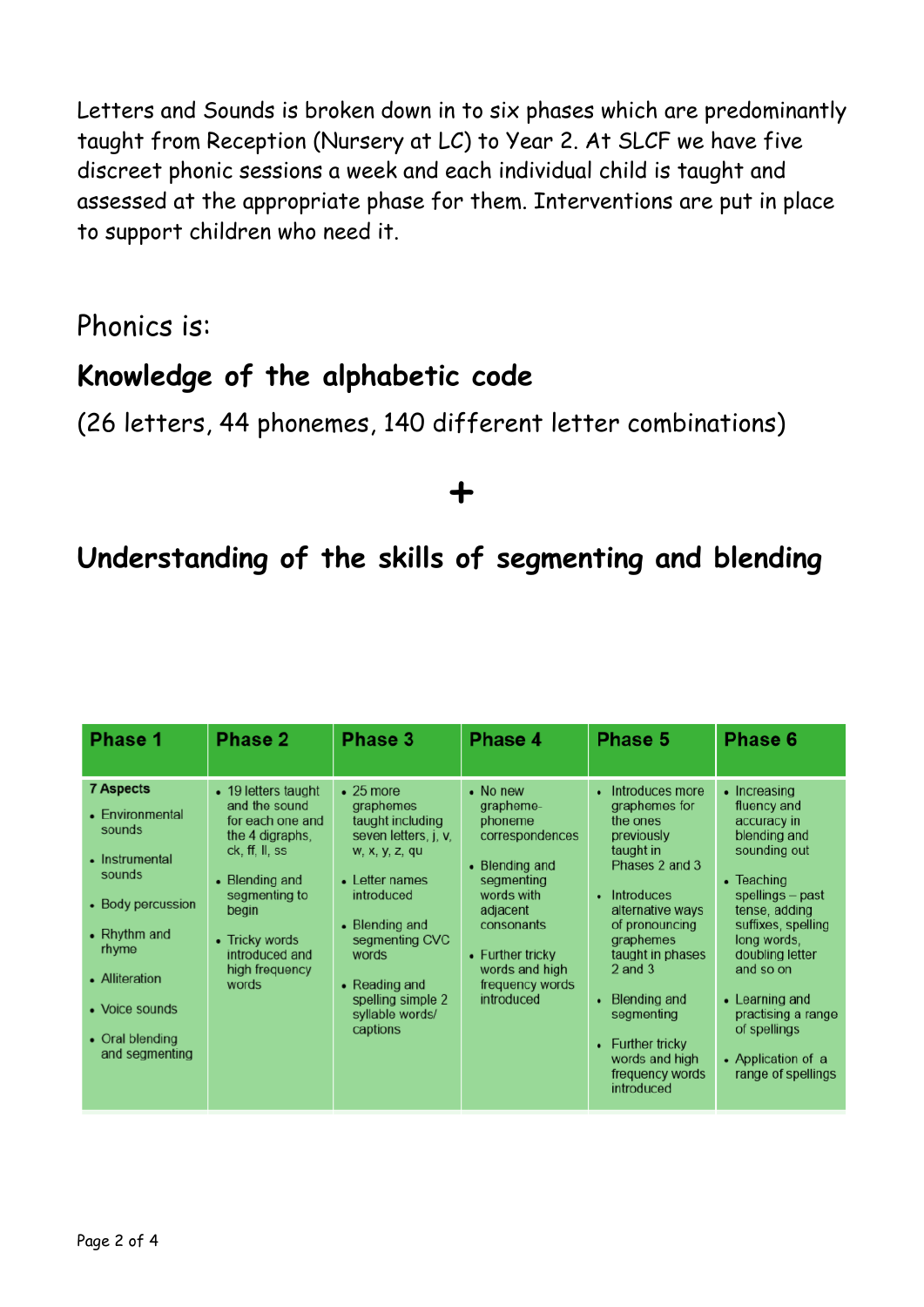#### **Phase 1 - This phase is intended to develop children's listening, vocabulary and speaking skills.**

The ways in which adults interact and talk with children are critical to developing children's speaking and listening. This phase is essential to develop the listening and attention of the children before they begin Phase 2 in Reception.

In Phase 1 phonics, children learn about:

.

- **Environmental sounds** sounds we hear all around us every day.
- **Instrumental sounds** musical instrument sounds
- **Voice sounds** sounds made using the voice
- **Body percussion** sounds made using the body e.g. clapping and stamping)
- **Rhythm and rhyme** repetitive phrases in stories, rhyming pairs (cat/hat) and rhyming strings (dog/log/bog/fog/hog)
- **[Alliteration](https://www.theschoolrun.com/alliteration-assonance-consonance)** Sounds which all begin with same sound bus/book/bat/begin/banana (I spy is a great game to support this)
- **Oral segmenting and blending -** Hearing a series of spoken sounds and merging them together to make a spoken word – **no text is used**

*For example, when you call out 'b-u-s', the children say 'bus'*

**This skill is usually taught before blending and reading printed words**

Activities to help with Phase 1 phonics include **'listening' walks, playing and identifying instruments, action songs, learning rhymes and playing games like I Spy**.